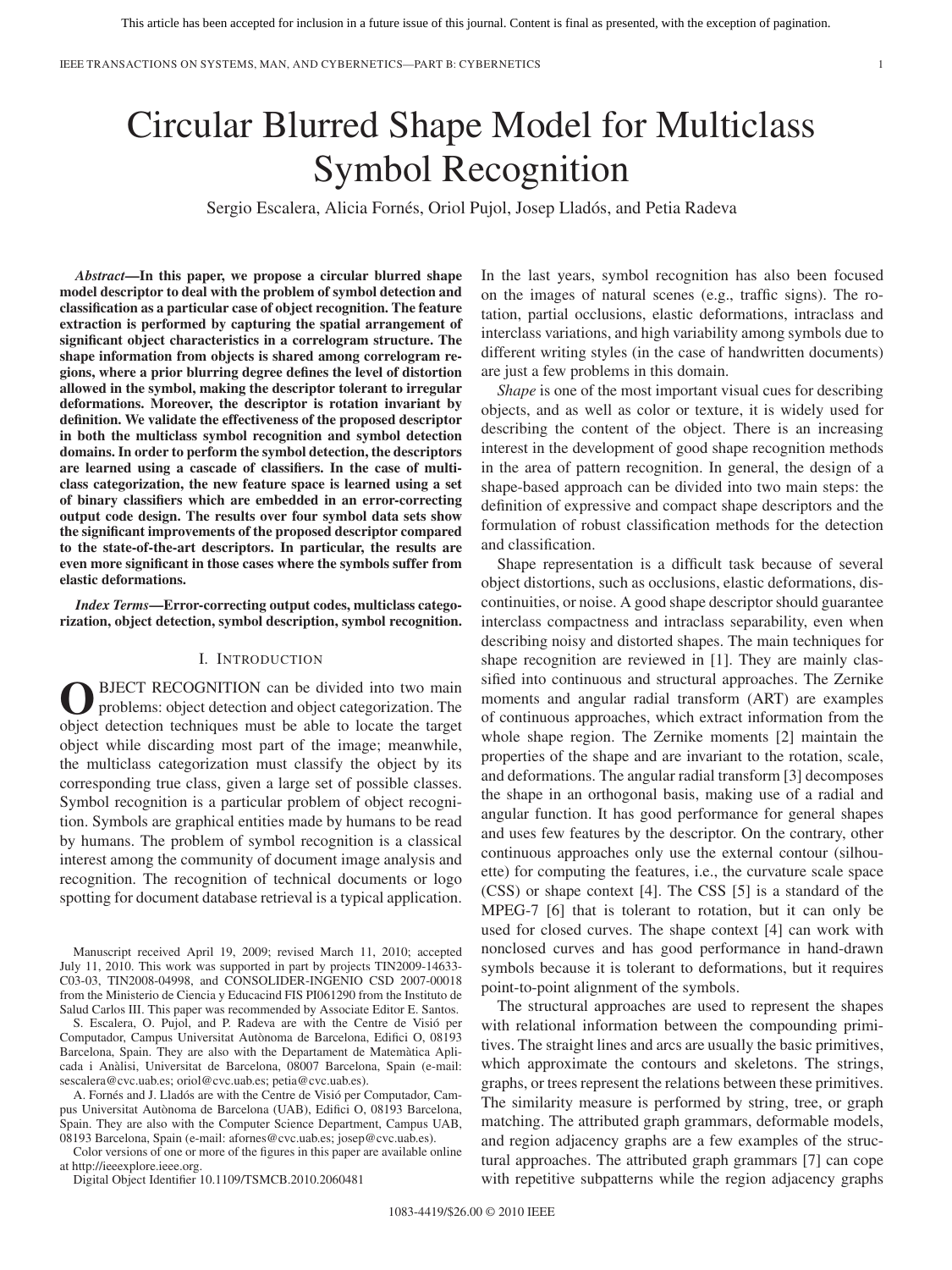[8] reach good performance in front of distortions in the handdrawn documents. The deformable models on the graph-based representations of vectorized line drawings [9] are invariant to distortions and rotation but require good initialization and robust edge detection.

The symbol descriptors robust to some affine transformations and occlusions are not effective enough when dealing with elastic deformations. Thus, the research of a descriptor that can cope with elastic deformations and nonuniform distortions is still required. In the work of Escalera *et al.* [10], the blurred shape model (BSM) was presented. It is a descriptor that can deal with soft, rigid, and elastic deformations, but it is sensitive to rotation.

In this paper, we present an evolution of the BSM descriptor, which not only copes with distortions and noise but also is rotation invariant. The circular BSM (CBSM) codifies the spatial arrangement of the object characteristics using a correlogram structure. Based on a prior blurring degree, the object characteristics are shared among correlogram regions. By rotating the correlogram so that the major descriptor densities are aligned to the  $x$ -axis, the descriptor becomes rotation invariant. We validate the descriptor in two scenarios: symbol detection and categorization. In order to deal with the problem of symbol detection [11], different pattern recognition methods are proposed in the literature such as geometric features, regionbased approaches using connected components, or structural symbol representation [12]. In our case, the new descriptor is learned using a cascade of classifiers with Adaptive Boosting (AdaBoost) and tested with a windowing strategy in order to locate the target object. The validation of the detection procedure is performed over architectural and old-music-score image data sets. In this case, our method shows a better performance than the standard scale-invariant feature transform (SIFT) descriptor by tolerating large changes in the symbol orientations. Moreover, the original BSM descriptor requires the object alignment previous to its description, which considerably increases the computational cost in comparison to the proposed circular approach.

Referring to the categorization of several object classes, many classification techniques have been developed. One of the most well-known techniques is the AdaBoost algorithm, which has been shown to be suitable for feature selection and achieves high performance when applied to binary categorization tasks [13]. The extension of this approach to the multiclass case is usually solved by combining the binary classifiers in a voting procedure, such as the one-versus-one or one-versusall voting schemes. In order to extend the binary classifiers to the multiclass case, Dietterich and Bakiri [13] proposed the error-correcting output code (ECOC) framework, which benefits from the error correction properties, obtaining successful results [14]. In this paper, we learn the CBSM features by a dichotomizer based on the AdaBoost classifier, and then, we combine the binary problems in an ECOC configuration, which extends the system to deal with the multiclass categorization problems. The multiclass classification methodology has been used to compare the state-of-the-art descriptors–BSM, Zernike, Zoning, and SIFT–on the public MPEG-7 and grey-levelsymbol data sets.



Fig. 1. (a) CBSM correlogram parameters. (b) Region distribution. (c) Region centroid definition. (d) Region neighbors. (e) Object point analysis. (f) Descriptor vector update after the analysis of point *x*.

This paper is organized as follows. Section II presents the CBSM descriptor. Section III shows the multiclass categorization and object detection methodologies considered to evaluate the CBSM descriptor. Section IV presents the experimental evaluation on different binary and grey-level multiclass symbol categorization and detection problems. Finally, the concluding remarks and perspectives are presented in Section V.

## II. CBSM

In this section, we present a circular formulation of the BSM descriptor [10]. By defining a correlogram structure from the center of the object region, the spatial arrangement of object parts is shared among the regions defined by circles and sections. The method aims to achieve a rotation invariant description by rotating the correlogram according to the predominant region density, which implies the full redefinition of the BSM descriptor. We divide the description of the algorithm into three main steps: the definition of the correlogram parameters, the descriptor computation, and the rotation invariant procedure.

**Correlogram definition:** Given a number of concentric circles  $C$ , a radius  $R$ , a number of sections  $S$ , and an image region *I*, a correlogram  $B = \{b_{\{1,1\}}, \ldots, b_{\{C,S\}}\}$  is defined as a radial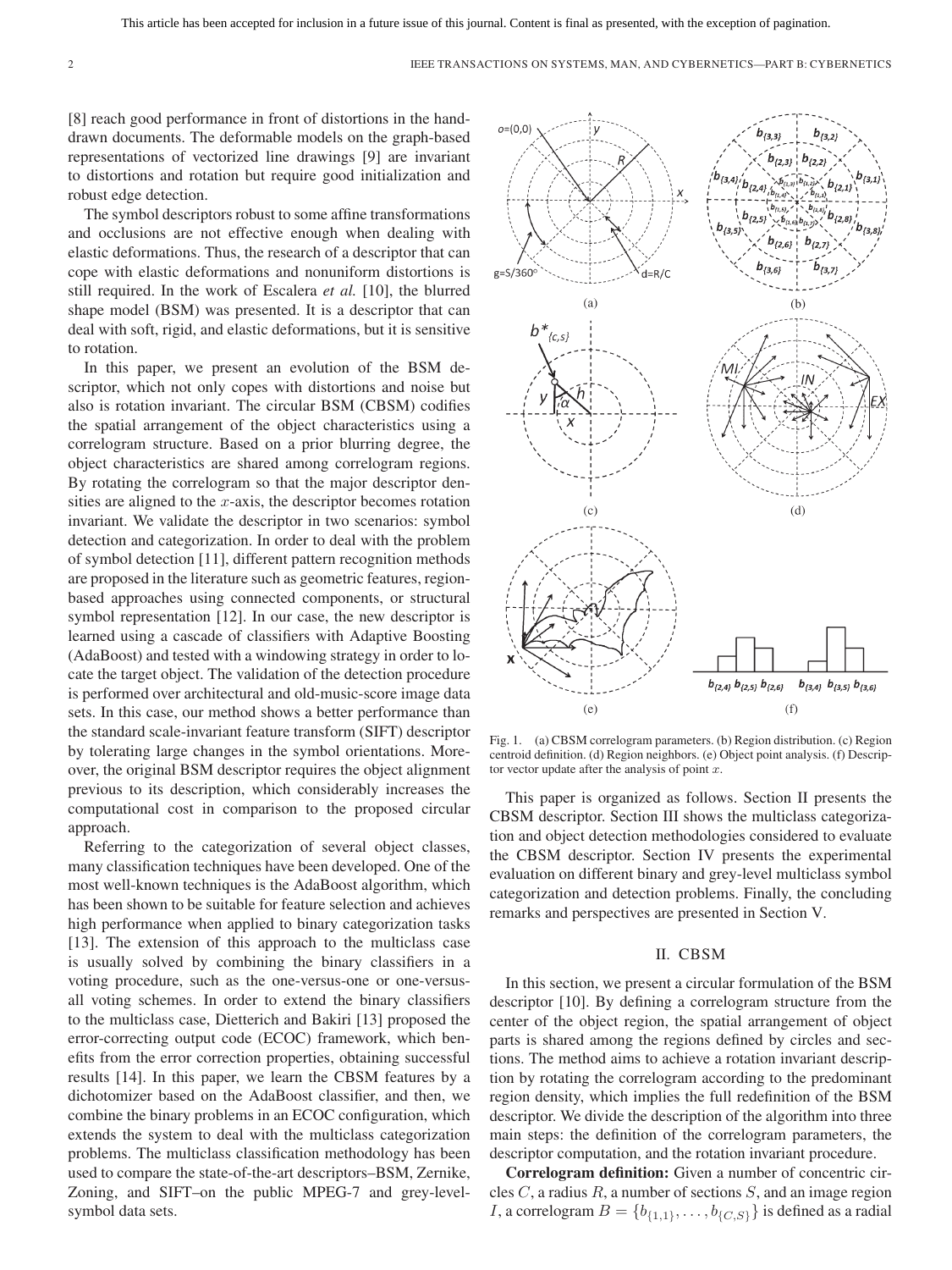

Fig. 2. Correlogram structures obtained for different  $C \times S$  sizes. (a)  $4 \times 4$ . (b) 10 *×* 10. (c) 16 *×* 16.

distribution of the subregions of the image, as shown in Fig. 1(a) and (b). Each region  $b$  is defined by its centroid coordinates  $b<sup>*</sup>$  [see Fig. 1(c)]. Then, the regions around b are defined as the neighbors of b. Note that, depending on the spatial location of the analyzed region, different numbers of neighbors can be defined [see Fig. 1(d)]. Different correlogram structures are shown in Fig. 2 for different values of  $C$  and  $S$ .

**Descriptor computation:** In order to compute the CBSM descriptor, first, a preprocessing of the input region  $I$  to obtain the shape features is required. For several symbols, the relevant shape information can be obtained by means of a contour map (though based on the object properties, we can define a different preprocessing step). In this paper, we use the Canny edge detector procedure.

Given the object contour map, each point of the image belonging to a contour is taken into account in the description process [see Fig. 1(e)]. First of all, the distances from the contour point **x** to the centroids of its corresponding region and neighboring regions are computed. The inverse of these distances is normalized by the sum of the total distances. These values are then added to the corresponding positions of the descriptor vector  $\nu$  [see Fig. 1(f)]. This makes the description tolerant to irregular deformations. Concerning the computational complexity, note that, for a correlogram of  $C \times S$  sectors and  $k$  contour points considered for obtaining the CBSM descriptor, only the  $O(k)$  simple operations are required. The description procedure is detailed in Algorithm 1.

### **Algorithm 1** CBSM description algorithm.

**Require:** a binary image  $I$  (of dimensions  $YxZ$ ), a number of concentric circles C, and a number of sections S.

**Ensure:** the descriptor vector  $\nu$  and the set of bins  $B$ .

- 1: **Define**  $R = \max(Y/2, Z/2)$  as the radius of the most outer concentric circle.
- 2: **Define**  $d = R/C$  and  $g = S/360$  as the distance between the consecutive concentric circles and the degrees between the consecutive sectors, respectively [see Fig. 1(a)].
- 3: **Define**  $B = \{b_{\{1,1\}}, \ldots, b_{\{C,S\}}\}$  as the set of bins for the circular description of I, where  $b_{c,s}$  is the bin of B between distances  $[(c-1)d, c \cdot d)$  to the origin of coordinates o and between interval angles  $[(s-1)g, s \cdot g]$  to the origin of the coordinates  $o$  and  $x$ -axis [see Fig. 1(b)].
- 4: **Define**  $b_{\{c,s\}}^* = (\sin \alpha \, d, \cos \alpha \, d)$  as the centroid coordinates of  $\overline{b}$  in  $b_{\{c,s\}}$  and  $B^* = \{b_{\{1,1\}}^*, \ldots, b_{\{C,S\}}^*\}$  as the set of centroids in  $\overrightarrow{B}$  [see Fig. 1(c)].
- 5: **Define**  $X_{b_{\{c,s\}}} = \{b_1, \ldots, b_{c\cdot s}\}$  as the sorted set of the elements in  $B^*$  so that  $d(b_{\{c,s\}}^*, b_i^*) \leq d(b_{\{c,s\}}^*, b_j^*)$ ,  $i < j$ .
- 6: **Define**  $N(b_{\{c,s\}})$  as the neighbor regions of  $b_{\{c,s\}}$ , defined by the initial elements of X*b{c,s}*

$$
N(b_{\{c,s\}}) = \begin{cases} X', |X'| = S + 3 & \text{if } b_{\{c,s\}} \in IN \\ X', |X'| = 9 & \text{if } b_{\{c,s\}} \in MI \\ X', |X'| = 6 & \text{if } b_{\{c,s\}} \in EX \end{cases}
$$

where  $IN$ ,  $MI$ , and  $EX$  are the inner, middle, and outer regions of  $B$ , respectively [see Fig. 1(d)].

- 7: **Initialize**  $\nu_i = 0$ ,  $i \in [1, \ldots, C \cdot S]$ , where the order of indices in  $\nu$  are as follows:
- 8:  $\nu = \{b_{\{1,1\}}, \ldots, b_{\{1,S\}}, b_{\{2,1\}}, \ldots, b_{\{2,S\}}, \ldots, b_{\{C,1\}}, \ldots,$  $b_{\{C,S\}}\}$
- 9: **for** each point  $\mathbf{x} \in I$ ,  $I(\mathbf{x}) = 1$  [see Fig. 1(e)] **do**
- 10:  $D = 0$
- 11: **for** each  $b_i \in N(b_{\mathbf{x}})$ **do**
- 12:  $d_i = d(\mathbf{x}, b_i) = ||\mathbf{x} b_i^*||^2$
- 13:  $D = D + (1/d_i)$
- 14: **end for**
- 15: Update the probability vector  $\nu$  positions as follows [see Fig. 1(f)]:

16: 
$$
\nu(b_i) = \nu(b_i) + (1/d_i D), \forall i \in [1, ..., C \cdot S]
$$

17: **end for**

18: Normalize the vector 
$$
\nu
$$
 as follows:  
19:  $d' = \sum_{i=1}^{C \cdot S} \nu_i$ ,  $\nu_i = \nu_i/d'$ ,  $\forall i \in [1, ..., C \cdot S]$ .

**Rotation invariant descriptor:** In order to obtain a rotation invariant description, a second step is included in the description process. We look for the main diagonal G*<sup>i</sup>* of the correlogram B that maximizes the sum of the descriptor values. This diagonal is then taken as a reference for rotating the descriptor. The orientation in the rotation process, so that G*<sup>i</sup>* is aligned to the  $x$ -axis, is the one corresponding to the highest density of the descriptor at both sides of G*i*. This procedure is detailed in Algorithm 2.

**Algorithm 2** Rotation invariant  $\nu$  description.

**Require:** a number of circles C, a number of sections S, and a set of bins B.

**Ensure:** the rotation invariant descriptor vector  $\nu^k$ .

- 1: **Define**  $G = \{G_1, \ldots, G_{S/2}\}\$ as the  $S/2$  diagonals of B, where  $G_i = \{ \nu(b_{\{1,i\}}), \ldots, \nu(b_{\{C,i\}}), \ldots, \nu(b_{\{1,i+S/2\}}), \ldots, \nu(b_{\{N\}}), \ldots, \nu(b_{\{N\}}), \ldots, \nu(b_{\{N\}}), \ldots, \nu(b_{\{N\}}), \ldots, \nu(b_{\{N\}}), \ldots, \nu(b_{\{N\}}), \ldots, \nu(b_{\{N\}}), \ldots, \nu(b_{\{N\}}), \ldots, \nu(b_{\{N\}}), \ldots, \nu(b_{\{N\}}), \ldots, \nu(b_{\{N\}}), \ldots, \nu(b_{\{N$  $\ldots, \nu(b_{\{C,i+S/2\}})\}$
- 2: Select  $G_i$  so that  $\sum_{j=1}^{2C} G_i(j) \ge \sum_{j=1}^{2C} G_k(j)$ ,  $\forall k \in$  $[1, \ldots, S/2]$
- 3: **Define** L*<sup>G</sup>* and R*<sup>G</sup>* as the left and right areas of the selected G*<sup>i</sup>* as follows:
- 4:  $L_G = \sum_{j,k} \nu(b_{\{j,k\}}, j \in [1, \ldots, C], k \in [i+1, \ldots, i+1]$  $S/2 - 1$ ]

5: 
$$
R_G = \sum_{j,k} \nu(b_{\{j,k\}}, \quad j \in [1, \ldots, C], \quad k \in [i + S/2 + 1, \ldots, i + S - 1]
$$

$$
\frac{6}{7} \cdot 6 = 7
$$

7: **if**  $L_G > R_G$  **then**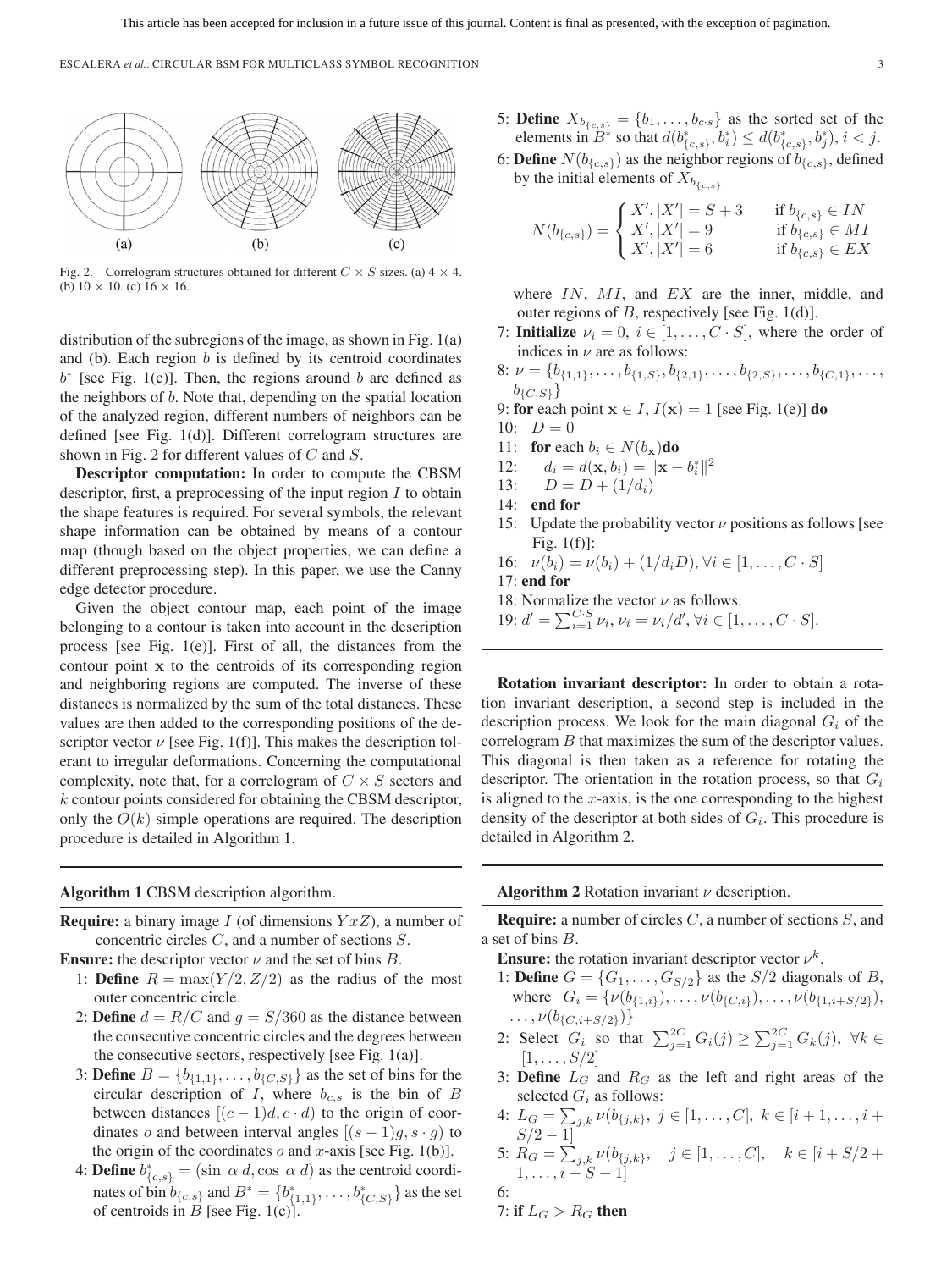

Fig. 3. Examples of image descriptors at different sizes for two object instances. The more regions used for the description, the more local information about the shape obtained. Notice that the two descriptors are correctly rotated and aligned.

8: *B* is rotated 
$$
k = i + S/2 - 1
$$
 positions to the left  
\n9:  $\nu^k = {\nu(b_{\{1,k+1\}}), \dots, \nu(b_{\{1,S\}}), \nu(b_{\{1,1\}}), \dots, \nu(b_{\{1,k\}}), \dots, \nu(b_{\{C,k+1\}}), \dots, \nu(b_{\{C,S\}}), \nu(b_{\{C,1\}}), \dots, \nu(b_{\{C,k\}})}$   
\n10:  $\dots, \nu(b_{\{C,k+1\}}), \dots, \nu(b_{\{C,S\}}), \nu(b_{\{C,1\}}), \dots, \nu(b_{\{L\},S})$   
\n11: **else**  
\n12: *B* is rotated  $k = i - 1$  positions to the right  
\n13:  $\nu^k = {\nu(b_{\{1,S\}}, \dots, \nu(b_{\{1,S-k+1\}}), \nu(b_{\{1,1\}}), \dots, \nu(b_{\{C,S-k\}}), \dots, \nu(b_{\{C,S-k\}})}$   
\n14:  $\dots, \nu(b_{\{C,S\}}), \dots, \nu(b_{\{C,S-k+1\}}, \nu(b_{\{C,1\}}), \dots, \nu(b_{\{C,S-k\}})$   
\n15: **end if**

A visual result of the rotation invariant process can be observed in Fig. 3 in which two bats with different descriptor orientations are rotated and aligned.

In this way, the output descriptor  $\nu$  for an input region I represents a distribution of the probabilities of the symbol structure considering the spatial distortions, where the number of regions (defined by parameters  $C$  and  $S$ ) defines the blurring degree allowed. The blurring degree defines the degree of spatial information taken into account in the description process. In Fig. 3, a bat instance from the public MPEG-7 data set [15] is described with different  $C \times S$  correlogram sizes. Note that, when we increase the number of regions, the description becomes more local. Thus, the optimal parameters of C and S should be obtained for each particular problem (e.g., via cross validation, splitting the training data into two subsets, one to train and the remaining one to validate the method parameters). The selected number of regions (and, consequently, the blurring degree) is the one which attains the highest performance on the validation subset, defining the optimum number of sizes, encoding the different distortions on each particular problem, and offering the required tradeoff between the interclass and intraclass variabilities in a problem-dependent way.

The CBSM correlogram is defined by means of a number of sectors S and a number of concentric circles C in a linear correlogram design. It implies that the area of the outer sectors is higher than the area corresponding to the inner sectors. Since we define the same importance to all analyzed shape points, it seems intuitive to define the sectors with the same area. However, in this paper, we define a linear concentric circle definition which implies a more local description on the center of the



Fig. 4. Symbol classification system. In the training step, the CBSM descriptor is computed for all the symbols, and the ECOC encoding matrix is constructed for defining the combination of classifiers. In the testing step, the CBSM descriptor is computed for the input symbols, and after their alignment, they are classified using the ECOC decoding algorithm.

description; meanwhile, the distortion degree allowed at the external sectors is increased. We use this approximation based on the fact that the outer appearance of the symbols is usually higher compared to the inner variabilities (i.e., the external strokes in the hand-drawn symbols). On the other hand, if we want to define a correlogram structure where all the sectors have the same area, we simply need to change the distance among the correlogram sectors to satisfy the new constraints.

## III. CBSM DETECTION AND CLASSIFICATION SYSTEM

For the sake of completeness, in this section, we overview the object categorization and symbol detection methodologies considered for validating the proposed descriptor.

#### *A. Symbol Classification System*

The proposed symbol classification system consists of two different stages: description and classification. For the first stage, the previously described rotation invariant CBSM descriptor is computed. For the second stage, the ECOC framework is used. The whole process is shown in Fig. 4.

ECOCs [13] are a metalearning strategy that divides a multiclass problem into a set of binary problems, solves them individually, and aggregates their responses into a final multiclass framework. The ECOCs have been successfully applied to many machine vision tasks [16]–[19], showing interesting properties in statistical learning, reducing both the bias and the variance of the base classifiers [20].

The ECOC metalearning algorithm consists of two steps: the learning/coding step, where an ECOC encoding matrix is constructed in order to define the combination of classifiers in the coding matrix **T**, and the decoding step, where a new sample **x** is classified according to the set of binary classifiers of **T**. Formally, given a set of N training samples  $X = \{x_1, \ldots, x_n\}$  $\mathbf{x}_N$ }, where each  $\mathbf{x}_i$  belongs to a class  $C_i \in \{C_1, \ldots, C_K\}$ , the ECOC encoding consists of constructing M binary problems using the original  $K$  classes. Each binary problem splits into two metaclasses, and values  $+1$  and  $-1$  are assigned to each class belonging to the first and second metaclasses,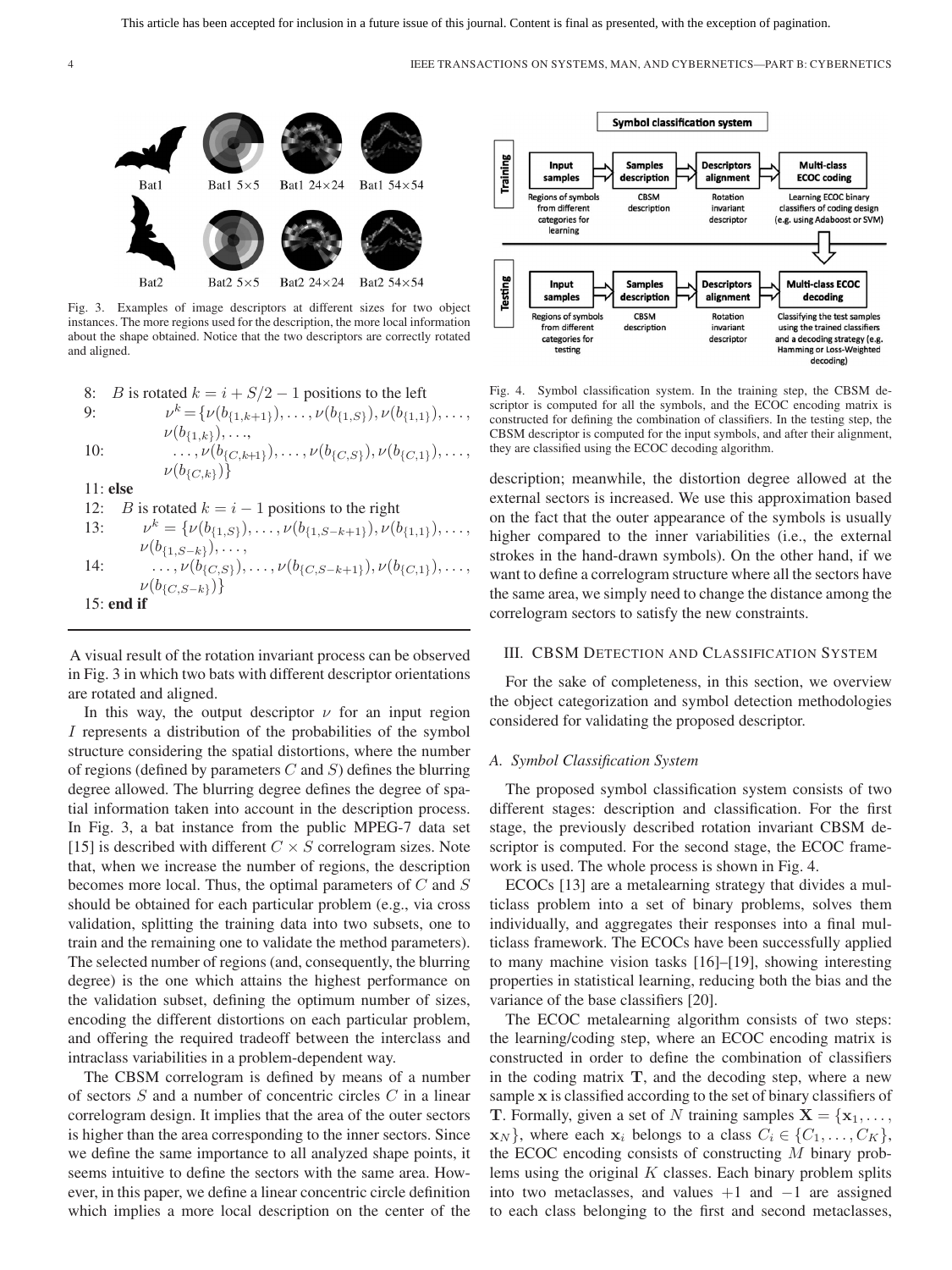respectively. If a class does not belong to any metaclass, the membership value is set to 0. This creates a  $K \times M$  matrix **T**. When a new sample must be classified, the outputs of the classifiers trained on each binary problem (columns of the matrix **T**) are used to construct the code word that is compared with each row of the matrix **T**. The class code word with the minimum distance is selected as the classifier output. The ECOC scheme allows to represent in a common framework the well-known strategies, such as the one-versus-all or allpair (one-versus-one) voting schemes, as well as the more sophisticated problem-dependent encodings, namely, the discriminant ECOC [21] or the subclass ECOC [14], without a significant increment of the code word length. The literature shows that one of the most straightforward and well-performing approaches disregarding the properties of the particular base learner is the *one-versus-one* strategy.

The final part of the ECOC process is based on defining a suitable distance for comparing the output of the classifiers with the base code words. Escalera *et al.* [22] have recently shown that *weighted decoding* achieves the minimum error with respect to the most state-of-the-art decoding measures. The weighted decoding strategy decomposes the decoding step of the ECOC technique into two parts: a weighting factor for each code position and any general decoding strategy. In [22], Escalera *et al.* have shown that, for obtaining a successful decoding, two conditions must be fulfilled: The bias induced by the zero symbol should be zero, and the dynamic range of the decoding strategy must be constant for all the code words. The complete decoding strategy weights the contribution of the decoding at each position of the code word by the elements of a weighting matrix  $W$  that ensures that both conditions are fulfilled. As such, the final decoding strategy is defined as

$$
\delta(y, \mathbf{T}(i, \cdot)) = \sum_{j=1}^{M} \mathbf{W}(i, j) \cdot \mathcal{L}(\mathbf{T}(i, j) \cdot h_j(x))
$$

where

$$
w(i,j) = \begin{cases} r_i(S, \mathbf{T}(\cdot, j), \mathbf{T}(i, j)), & \mathbf{T}(i, j) \neq 0 \\ 0 & \text{otherwise} \end{cases}
$$

$$
\sum_{j=1}^{M} w(i,j) = 1, \forall i \in \{1, ..., K\}.
$$

We define the metaclass relative accuracy  $(r \text{ value})$  of class k on the set S given the definition of the metaclass  $\rho$  as (1), shown at the bottom of the page, where  $\rho$  defines which classes belong to which metaclass.

The second part of the weighting decoding relies on a base decoding strategy. In this paper, we use the linear loss-based decoding as the base decoding strategy. The linear lossbased decoding was introduced by Allwein *et al.* [23] and is defined as follows: Given the input sample **x** and the binary code  $y$  which is the result of applying all the dichotomizers



Fig. 5. Symbol detection system. In the training step, the CBSM descriptor is computed for all the symbols, and the cascade of classifiers is used for learning the positive and negative object instances. In the testing step, the CBSM descriptor is computed for all the candidate subregions, and the cascade of classifiers is used for detecting the regions containing the target object.

 $(h_1, h_2, \ldots, h_M)$  to the input test sample, the decoding value is defined as

$$
\delta(y, \mathbf{T}(i, \cdot)) = \sum_{j=1}^{M} \mathcal{L} (\mathbf{T}(i, j) \cdot h_j(x))
$$

where  $\mathbf{T}(i, \cdot)$  denotes the code word for class i,  $h_i(x)$  is the prediction value for dichotomizer j, and  $\mathcal L$  is a loss function that represents the penalty due to the misclassification. In the case of the linear loss-based decoding, we have  $\mathcal{L}(\rho) = -\rho$ .

Note that the ECOC framework just requires  $K \cdot M$  tests to perform the multiclass classification, with  $K$  being the number of possible object categories and  $M$  being the number of trained classifiers.

## *B. Symbol Detection System*

In order to design a symbol detection methodology, two stages must be defined. The first stage (namely, the training) should learn to distinguish among the target object and *background* (i.e., learning a binary classifier). The second stage (namely, the testing) should perform a search over the whole image using the trained classifier in order to locate those regions containing the target object. The whole process is shown in Fig. 5.

For the first step, we propose to learn a binary classifier using AdaBoost [24] with a set of positive and negative object instances. Since we need to apply this classifier to a huge number of regions in the second step, the final detection time for an image is very high. In order to address this limitation, Viola and Jones introduced a cascade architecture of multiple *strong classifiers* [25]. The underlying idea is to use only the necessary computation cost in order to reject the nonobject regions while

$$
r_k(S, \rho, i) = \frac{\text{\# elements of class } k \text{ classified as metaclass } i \text{ in the set } S}{\text{\# elements belonging to class } k \text{ in the set } S}
$$
\n
$$
(1)
$$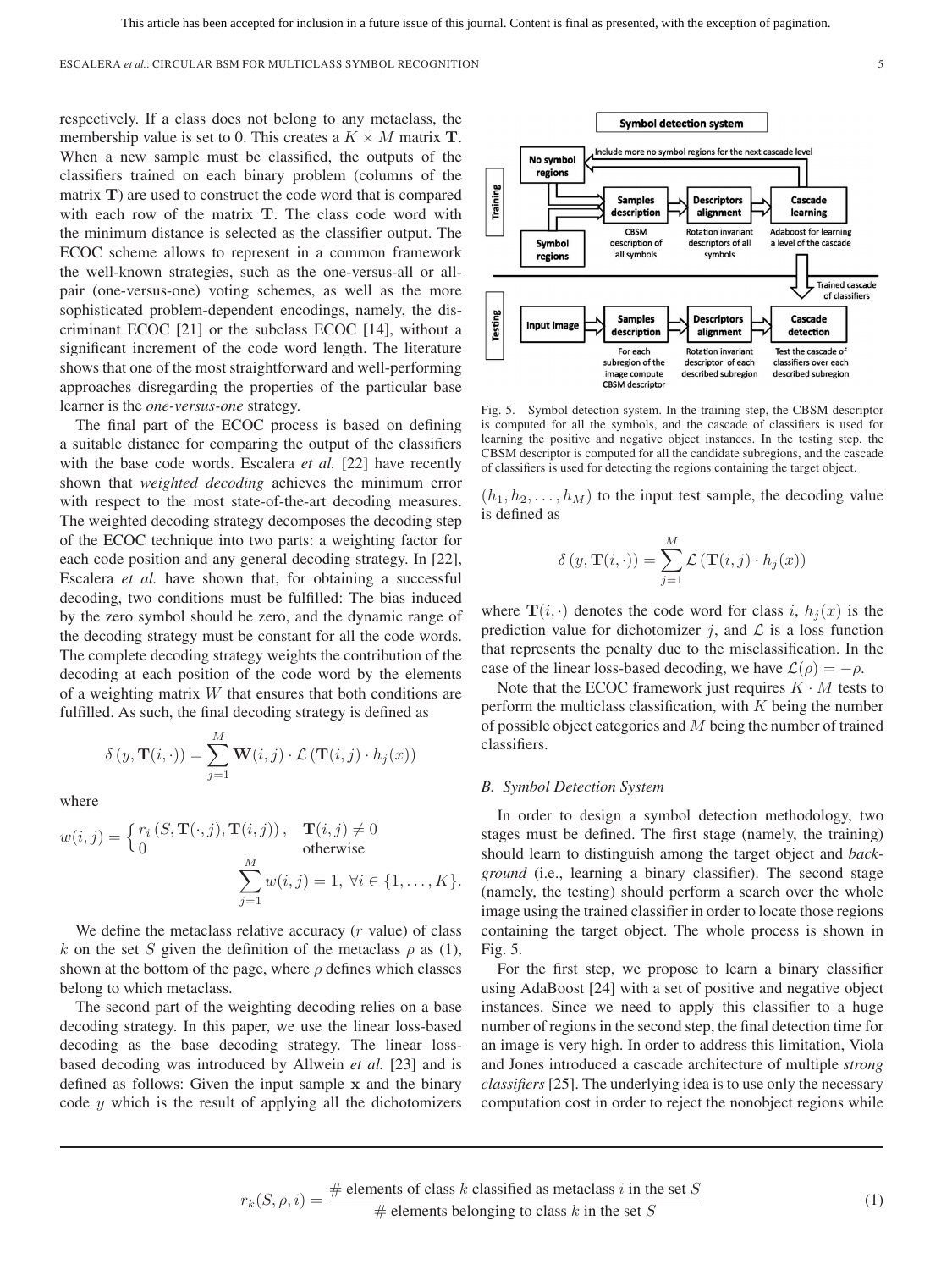more complex analysis is performed in the unclear cases. Those regions that arrive to the last stage of the cascade are classified as objects and then selected as object regions; meanwhile, the rest of the regions are rejected. Each stage of the cascade only analyzes the objects accepted by the previous stages, and thus, the nonobjects are analyzed only until they are rejected by a stage. The number of applied classifiers is reduced exponentially due to the cascade architecture. This strategy is detailed in Algorithm 3.

**Algorithm 3** Attentional cascade training algorithm.

**Require:** a set of positive examples P, a set of negative examples  $N$ , a maximum false alarm rate  $f$ , a minimum accuracy a, and a number of cascade levels L.

**Ensure:** a cascade of *strong classifiers*h.

- 1: **for** $i = 1$  to  $L$  **do**
- 2:  $F_i \leftarrow 1, n_i \leftarrow 0$
- 3: **while** $F_i > f$ **do**
- 4:  $n_i \leftarrow n_i + 1$
- 5: Use  $P$  and  $N$  to train a classifier with  $n_i$  features using AdaBoost
- 6:  $F_i \leftarrow$  Evaluate the current cascaded classifier on the validation set
- 7: Decrease the threshold for the ith classifier until the current cascaded classifier satisfies a detection rate of  $a$  (this also affects  $F_i$ )
- 8: **end while**
- 9:  $N \leftarrow 0$
- 10: Evaluate the current cascaded detector on the set of nonobject images and put any false detections into the set N.
- 11: **end for**

Once the cascade of classifiers is learned, a windowing strategy is applied on the whole test image. The method is described in Algorithm 4.

**Algorithm 4** Object detection using a cascade of classifiers.

**Require:** an image  $I$ , a cascade of classifiers  $h$ , an initial window size  $S_I$ , a final window size  $S_F$ , a shift s, and an increment i.

**Ensure:** the target object regions R.

- 1: **for** windows W of size  $S_I$ , increasing by i to  $S_F$  **do**
- 2: **for** each region  $r$  in  $I$  of size  $W$  with shift  $s$  among the regions, increasing by  $i$  **do**
- 3: test cascade  $h$  over region  $r$

4:

$$
h(r) = \begin{cases} 1 & \text{if detected as positive (object instance)} \\ & \text{save region} \rightarrow R = R \cup r \\ 0 & \text{if detected as negative (background)} \end{cases}
$$

IV. EXPERIMENTAL EVALUATION

We divide the experimental evaluation into two main blocks: multiclass symbol categorization and symbol detection.

## *A. Multiclass Symbol Categorization*

In order to present the multiclass categorization results, we discuss the data, methods, and validation of the experiments.

- 1) *Data*: For comparing our CBSM multiclass methodology, we used two multiclass data sets: The first is the public 70-class MPEG-7<sup>1</sup> binary repository data set [15], which contains a high number of classes with different appearances of the symbols from the same class, including rotation. The second data set is a 17-class data set of greylevel symbols, $2$  which contains the common distortions from real environments, such as the illumination changes, partial occlusions, or changes in the point of view.
- 2) *Methods*: The descriptors considered in the comparison results are the SIFT [26], BSM [10], Zoning [1], and Zernike moments [2]. The details of the descriptors used for the comparison results are discussed in the following sentences. The optimum correlogram size of the CBSM descriptor is estimated by applying a cross validation over the training set, using 10% of the samples to validate the different sizes of  $S = \{8, 12, 16, 20, 24, 28, 32\}$  and  $C = \{8, 12, 16, 20, 24, 28, 32\}$ . For the sake of fairness, the Zoning and BSM descriptors are set to the same number of regions as the CBSM descriptor. The rotation invariance for the BSM descriptor is achieved by means of the principal component alignment before the descriptor computation [10]. Concerning the Zernike moment descriptor, seven moments are used. A Gentle AdaBoost with 50 decision stumps [24] is used for training the binary problems of the one-versus-one ECOC design [23] with the loss-weighted (LW) decoding [22] to solve the multiclass categorization problems. We also consider a support vector machine (SVM) with a radial basis function (RBF) base classifier for the ECOC design with  $C = 1$  and  $\gamma = 1$  and a three-nearest-neighbor (3-NN) classifier in the comparison results. The regularization parameter C and the  $\gamma$  parameter are set to one for the experiments. We selected this parameter after a preliminary set of evaluations. We decided to keep the parameter fixed for the sake of simplicity and easiness of the replication of the experiments, although we are aware that this parameter might not be optimal for the analyzed data sets.
- 3) *Validation*: The classification score is computed by means of a stratified ten-fold cross validation [27], testing for 95% of the confidence interval  $CI$  with a two-tailed t-test [28], computed as

$$
CI = \frac{1.96 \sigma_{X_j}}{\sqrt{NT}}\tag{2}
$$

5: **end for** 6: **end for**

1MPEG-7 Repository Database: [http://www.cis.temple.edu/ latecki/research.](http://www.cis.temple.edu/ latecki/research.html) [html](http://www.cis.temple.edu/ latecki/research.html)

<sup>&</sup>lt;sup>2</sup>These data sets and ground truths are publicly available under request to the authors of this paper.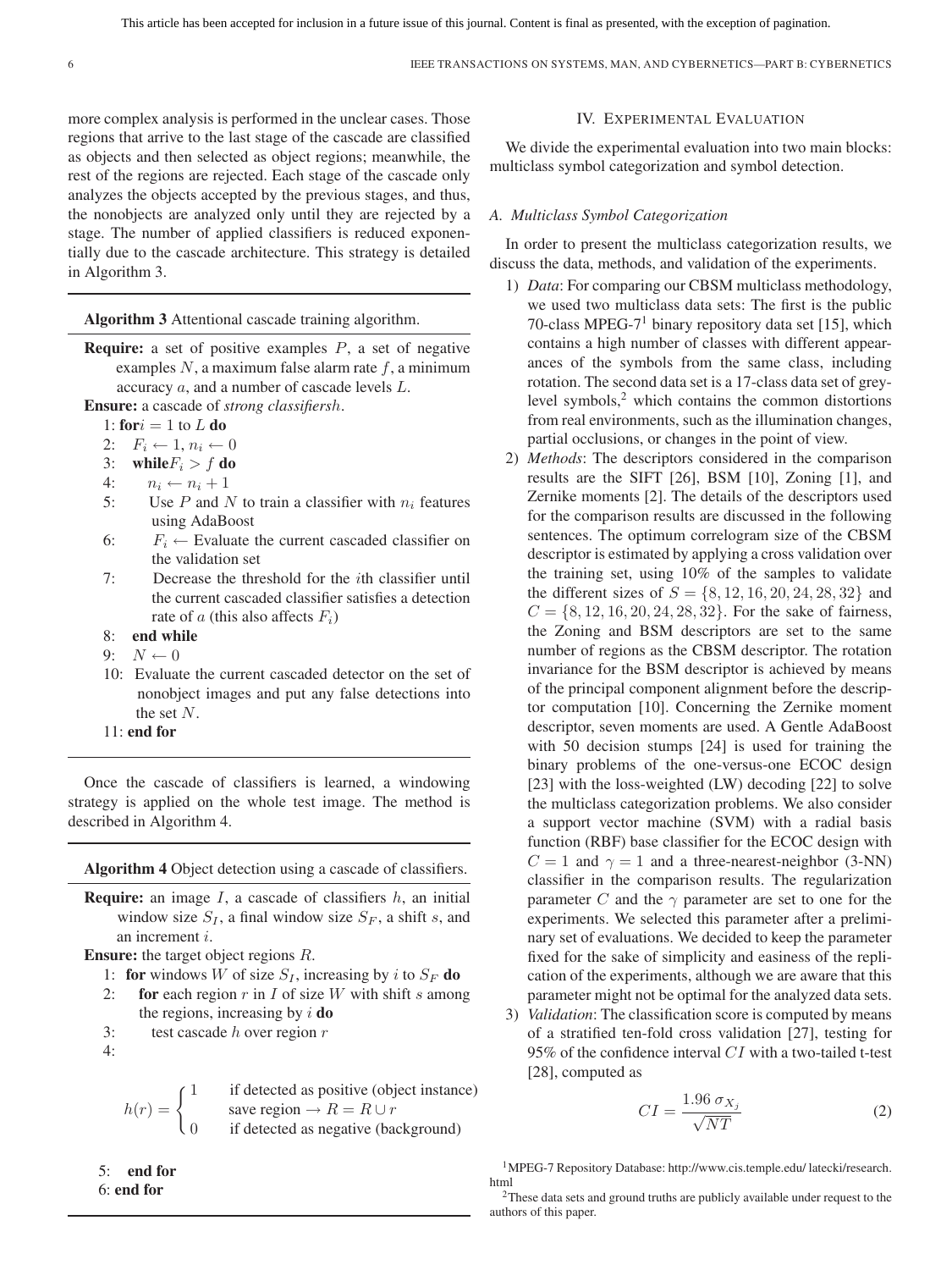

Fig. 6. MPEG-7 samples.

TABLE I CLASSIFICATION ACCURACY AND CONFIDENCE INTERVAL (IN BRACKETS) ON THE 70 MPEG-7 SYMBOL CATEGORIES FOR THE DIFFERENT DESCRIPTORS USING A 3-NN CLASSIFIER AND THE ONE-VERSUS-ONE ECOC SCHEME WITH GENTLE ADABOOST AND RBF SVM AS THE BASE CLASSIFIERS

| Descriptor  | 3 NN         | <b>ECOC LW Adaboost</b> | ECOC LW SVM |
|-------------|--------------|-------------------------|-------------|
| <b>CBSM</b> | 71.84(6.73)  | 80.36(7.01)             | 78.32(6.38) |
| <b>BSM</b>  | 65.79(8.03)  | 77.93(7.25)             | 78.14(8.12) |
| Zernike     | 43.64(7.66)  | 51.29(5.48)             | 49.33(6.37) |
| Zoning      | 58.64(10.97) | 65.50(6.64)             | 61.22(6.87) |
| <b>SIFT</b> | 29.14(5.68)  | 32.57(4.04)             | 28.18(5.91) |

where  $\sigma_{X_i}$  is the standard deviation of the performance of the tests  $X_j$  and  $NT$  is the number of tests.

Next, we describe the experiments performed, comparing our descriptor with the state-of-the-art descriptors over two multiclass categorization problems (with binary and grey-level symbols).

*1) MPEG-7 Multiclassification Data Set:* In this experiment, we used the 70 object categories from the public MPEG-7 binary object data set [15] to compare the whole set of descriptors in a multiclass categorization problem. A pair of samples of some classes of this data set are shown in Fig. 6.

The classification results and confidence interval after testing using a stratified ten-fold cross validation with a 3-NN classifier and the ECOC configuration with Gentle AdaBoost and RBF SVM base classifiers are shown in Table I. The values in brackets correspond to the confidence interval. Note that the best performance is obtained by the CBSM descriptor for all the classifiers, followed in all cases by the BSM descriptor. Moreover, the ECOC configurations always obtain a higher performance than classifying with a nearest neighbor classifier. On the other hand, the AdaBoost performs better than the RBF SVM as an ECOC base classifier in this data set.

*2) Grey-Scale Multiclassification Symbol Data Set:* The second data set of symbols consists of grey-level samples from 17 different classes, with a total of 550 samples acquired with a digital camera from real environments. The samples are taken so that there are large affine transformations, partial occlusions, background influence, and high illumination changes. A pair of samples for each of the 17 classes are shown in Fig. 7. Some examples of the data set of this experiment and their corresponding CBSM descriptors are shown in Fig. 8. In this type of data sets, the SIFT descriptor has shown to be the one which attains the highest performance in comparison to the state-of-the-art descriptors. For this reason, we compare our CBSM with the SIFT descriptor [26] as well as with the BSM descriptor [10].



Fig. 7. Grey-scale symbol data set samples.



Fig. 8. CBSM descriptors from samples of the grey-level symbols data set.

TABLE II CLASSIFICATION ACCURACY AND CONFIDENCE INTERVAL OF THE CBSM, BSM, AND SIFT DESCRIPTORS ON THE GREY-SCALE SYMBOLS DATA SET USING A ONE-VERSUS-ONE ECOC SCHEME WITH GENTLE ADABOOST AS THE BASE CLASSIFIER

| CBSM        | BSM         | <b>SIFT</b> |
|-------------|-------------|-------------|
| 77.82(6.45) | 75.23(7.18) | 62.12(9.08) |

Table II shows the performances and confidence intervals obtained in this experiment using a ten-fold cross validation with the CBSM, BSM, and SIFT descriptors in a one-versusone ECOC scheme with Gentle AdaBoost as the base classifier and LW decoding. One can see that the result obtained by the CBSM descriptor adapted to grey-scale symbols outperforms the result obtained by the SIFT and BSM descriptors. This difference is produced in this data set because of the high changes in the point of view of the symbols and the background influence, which produce significant changes of the SIFT orientations. Moreover, the rotation invariance of the CBSM descriptor makes it faster and more robust than the BSM descriptor with previous alignment based on the principal components.

#### *B. Symbol Detection*

In order to show the evaluation of the detection results, we first describe the test data, the methods that have been compared with our algorithm, and the validation framework to measure the experimental evaluation.

1) *Data*: To test the detection CBSM methodology, we selected the predefined architectural plan files of the Smart-Draw software [29] and the old handwritten musical scores from a collection of modern and old handwritten musical scores (19th century) of the Archive of the Seminar of Canet de Mar, Barcelona.<sup>3</sup>

<sup>&</sup>lt;sup>3</sup>These data sets and ground truths are publicly available under request to the authors of this paper.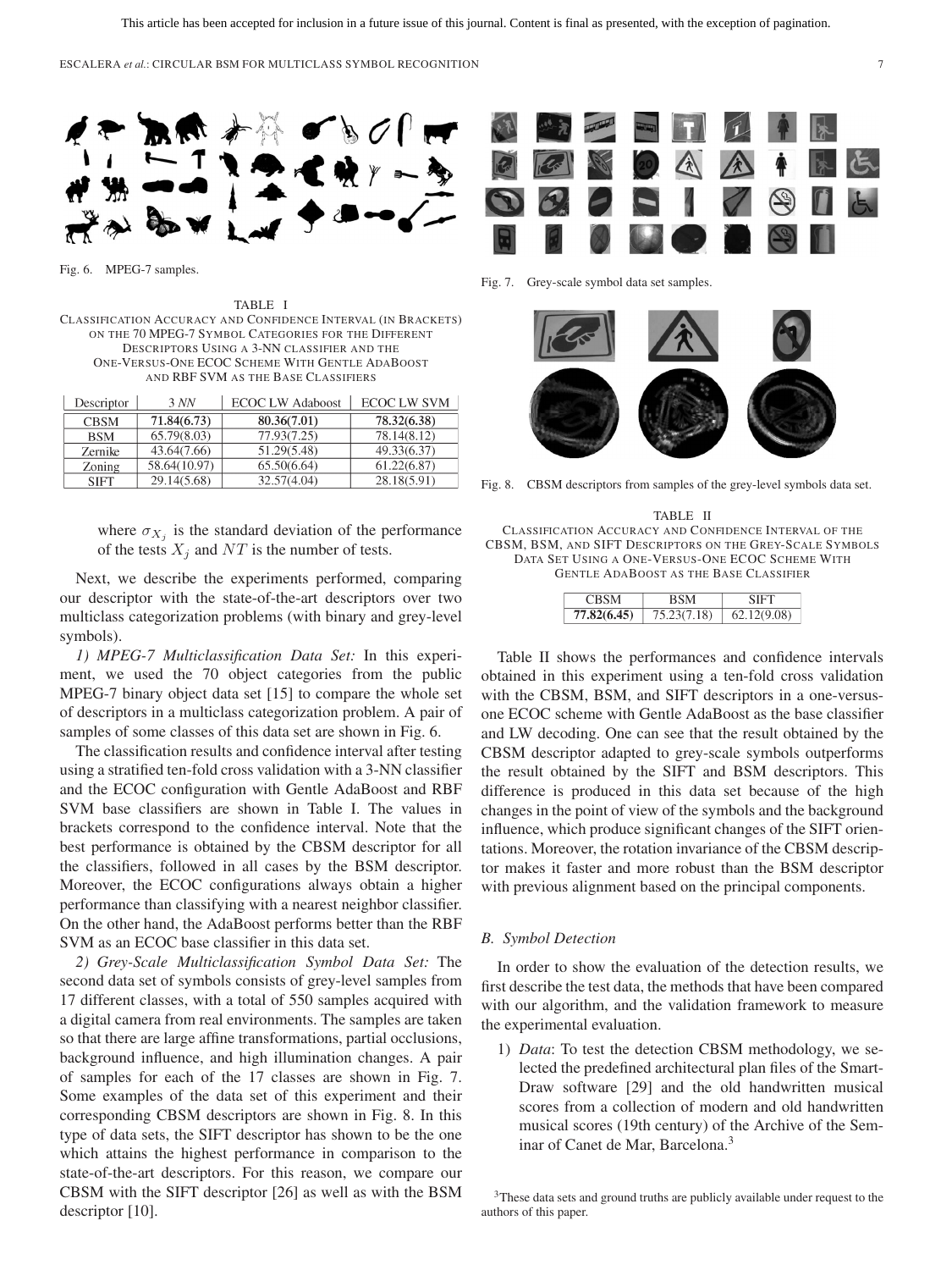

Fig. 9. Two examples of door positive images and their corresponding CBSM visual descriptors.

- 2) *Methods*: The descriptors considered in the comparison results are the SIFT [26] and the BSM [10]. The parameters used are the same as that in the previous experiment. We trained ten levels of the cascade with the Gentle AdaBoost classifier with 50 decision stumps [24], and 5000 random background images from Google were used as the negative set.
- 3) *Validation*: We apply the evaluation framework of Mikolajczyk *et al.* [30] for the detection rate criterion. The detection rate measures how correct the detector selects the target regions, which have been previously manually labeled. Then, the accuracy is measured by the amount of overlapping between the detected region and the labeled one. We consider that two regions are matched if they satisfy

$$
1 - \frac{R_d \cap R_o}{R_d \cup R_o} < \epsilon \tag{3}
$$

where  $R_d$  is the detected region and  $R_o$  is the original one. We set the maximum overlap error  $\epsilon$  to 40%, as in [30]. Moreover, we introduce the false alarm rate criterion, defined as the ratio between the number of detected regions that do not match with the original labeled ones (false positives) and the total number of detected regions. This measure should be as small as possible.

Next, we describe the experiments performed, comparing our descriptor with the state-of-the-art descriptors on two binary and grey-level symbol detection problems.

*1) Symbol Detection in Raster Images of Scanned Architectural Plans:* In this experiment, we used 20 predefined architectural plan files of the SmartDraw software [29]. We trained a cascade of classifiers with the parameters previously defined for the CBSM, BSM, and SIFT descriptors. We used 30 positive door symbol samples for training the cascade. Since there will be many overlapped detections, we will define an accepted positive region as the region which has a minimum of three positive detections with an intersection area greater than 70% of the area of the smallest overlapped detection. Note that many positive windows can appear around the target object. In this way, we also discard the false positive isolated detection. Two examples of doors and their CBSM rotation invariant descriptors are shown in Fig. 9.

Some visual results testing the CBSM detection procedure with a window shift of five pixels (which has been experimentally set) are shown in Fig. 10. Note that all the doors are detected even when connected with different types of walls and on different rotation degrees. The numerical detection results



Fig. 10. SmartDraw architectural plan images and door symbol detection.

|             | Objects detected | <b>False alarm</b> |     |             | <b>Objects detected</b> | <b>False alarm</b> |
|-------------|------------------|--------------------|-----|-------------|-------------------------|--------------------|
| <b>CBSM</b> | 100%             | 3%                 |     | <b>CBSM</b> | 93.33%                  | 18.92%             |
| <b>SIFT</b> | 100%             | 9%                 |     | <b>SIFT</b> | 70%                     | 45.59%             |
| <b>BSM</b>  | 100%             | 18%                |     | <b>BSM</b>  | 83.33%                  | 38.78%             |
| (a)         |                  |                    | (b) |             |                         |                    |

Fig. 11. (a) Detection results over the architectural plan images. (b) Detection results over the musical score images.

for the three descriptors are shown in Fig. 11(a). From the total number of doors in the 20 architectural plan images, the 32 test doors were successfully detected by the three descriptors using the measure of (3), obtaining a hit ratio of 100%. Moreover, only one false positive region was detected in the case of the CBSM descriptor, corresponding to 3% of the detected regions. Note that one positive region from the thousands of analyzed regions is insignificant.4

*2) Symbol Detection in Old Handwritten Musical Scores:* In this last experiment, we used 20 old handwritten musical scores from a collection of modern and old handwritten musical scores (19th century) of the Archive of the Seminar of Canet de Mar, Barcelona. We trained a cascade of classifiers with the parameters previously defined for the CBSM, BSM, and SIFT descriptors. We compare with the SIFT descriptor since it is most widely applied on grey-level intensity images. We used 144 positive music clef samples for training the cascade.

As in the previous experiment, we consider a region as a positive region if there is a minimum of three intersections and discard the false positive isolated detection. Some results testing the CBSM detection procedure with a window shift of also five pixels on different staffs are shown in Fig. 12. Note that all the clefs are detected. One false positive is shown at the end of the music sheet. Notice that under this false

4A video file showing the learning and symbol detection process for the architectural symbols has been submitted together with this paper.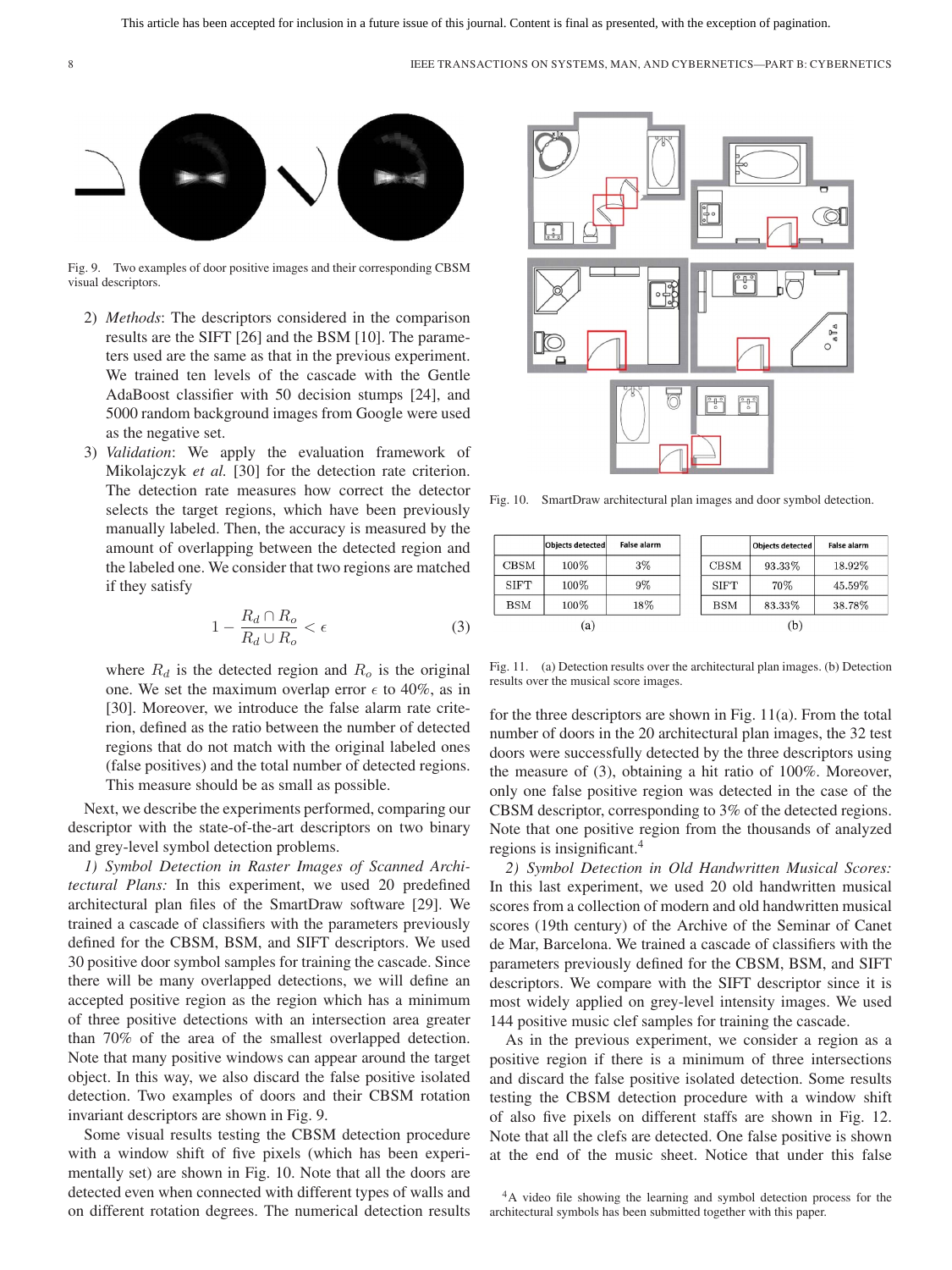

Fig. 12. Clef detection in old handwritten music score images. A false positive is shown at the bottom of the figure.

positive, a rotation of the region appears so that it looks as the beginning of a staff, where a clef can appear. It is the main reason why the detection procedure confuses the region. The numerical detection results for the three descriptors are shown in Fig. 11(b). In this case, the degradation of the images reduces the accuracy of the three descriptors in comparison to the previous case. In particular, from the total number of 30 test clefs in the images, the best accuracy is obtained by the CBSM descriptor, detecting 28 symbols using the measure of (3), which corresponds to a hit ratio of 93.33%. Regarding the false positives, the lowest false alarm rate is also obtained by the CBSM descriptor, detecting only seven false positive regions.

### V. CONCLUSIONS AND PERSPECTIVES

In this last section, we summarize the contributions of our work and present open issues.

## *A. Conclusions*

In this paper, a CBSM descriptor has been presented. The new descriptor is suitable to describe and recognize, in a fast way, the symbols that can suffer from several distortions, such as occlusions, rigid or elastic deformations, discontinuities, or noise. The descriptor encodes the spatial arrangement of the symbol characteristics using a correlogram structure. A prior blurring degree defines the level of degradation allowed to the symbol. Moreover, the descriptor correlogram is rotated, guided by the major density, becoming rotation invariant.

The new descriptor is used to solve the object detection and multiclass categorization problems. In the case of multiclass symbol recognition, the new symbol descriptions are learned using the AdaBoost binary classifiers and embedded in an ECOC framework. The experimental results on different binary and grey-level multiclass categorization problems show that the CBSM descriptor obtains a higher performance than the stateof-the-art descriptors, particularly when classifying a high number of symbol classes that suffer from irregular deformations.

For the detection problem, the descriptor is learned using a cascade of classifiers with AdaBoost to discard the nonobject regions and tested over whole images, detecting the target objects. The symbol detection procedure presented in this paper has been shown to robustly locate the object instances in documents, such as the binary symbols in architectural plans and the grey-level symbols in old handwritten musical scores, outperforming the accuracy of the state-of-the-art descriptors and reducing the false alarm rate.

#### *B. Perspectives*

Contour map image points have been used in this paper. However, depending on the kind of objects to be described, different types of features could be considered and blurred among the CBSM sectors. In this sense, the contours could be labeled based on the different structure properties (such as those defined in [31]), and then, the CBSM descriptor could be defined from this new set of features.

#### **REFERENCES**

- [1] D. Zhang and G. Lu, "Review of shape representation and description techniques," *Pattern Recognit.*, vol. 37, no. 1, pp. 1–19, Jan. 2004.
- [2] A. Khotanzad and Y. Hong, "Invariant image recognition by Zernike moments," *IEEE Trans. Pattern Anal. Mach. Intell.*, vol. 12, no. 5, pp. 489–497, May 1990.
- [3] W. Kim and Y. Kim, "A new region-based shape descriptor," Hanyang Univ./Konan Technol., Seoul, Korea, 1999.
- [4] S. Belongie, J. Malik, and J. Puzicha, "Shape matching and object recognition using shape contexts," *IEEE Trans. Pattern Anal. Mach. Intell.*, vol. 24, no. 4, pp. 509–522, Apr. 2002.
- [5] F. Mokhtarian and A. Mackworth, "Scale-based description and recognition of planar curves and two-dimensional shapes," *IEEE Trans. Pattern Anal. Mach. Intell.*, vol. PAMI-8, no. 1, pp. 34–43, Jan. 1986.
- [6] B. Manjunath, P. Salembier, and T. Sikora, *Introduction to MPEG-7: Multimedia Content Description Interface*. Hoboken, NJ: Wiley, 2002.
- [7] H. Bunke, "Attributed programmed graph grammars and their application to schematic diagram interpretation," *IEEE Trans. Pattern Anal. Mach. Intell.*, vol. PAMI-4, no. 6, pp. 574–582, Nov. 1982.
- [8] J. Lladós, E. Martí, and J. J. Villanueva, "Symbol recognition by errortolerant subgraph matching between region adjacency graphs," *IEEE Trans. Pattern Anal. Mach. Intell.*, vol. 23, no. 10, pp. 1137–1143, Oct. 2001.
- [9] E. Valveny and E. Marti, "Hand-drawn symbol recognition in graphic documents using deformable template matching and a Bayesian framework," in *Proc. 15th Int. Conf. Pattern Recog.*, 2000, vol. 2, pp. 239–242.
- [10] S. Escalera, A. Fornés, O. Pujol, P. Radeva, G. Sánchez, and J. Lladós, "Blurred shape model for binary and grey-level symbol recognition," *Pattern Recognit. Lett.*, vol. 30, no. 15, pp. 1424–1433, Nov. 2009.
- [11] K. Tombre, S. Tabbone, and P. Dosch, *Musings on Symbol Recognition*. New York: Springer-Verlag, 2006, pp. 23–34.
- [12] D. Zuwala and S. Tabbone, *A Method for Symbol Spotting in Graphical Documents*. New York: Springer-Verlag, 2006, pp. 518–528.
- [13] T. Dietterich and G. Bakiri, "Solving multiclass learning problems via error-correcting output codes," *J. Artif. Intell. Res.*, vol. 2, no. 1, pp. 263– 286, Aug. 1995.
- [14] S. Escalera, D. Tax, O. Pujol, P. Radeva, and R. Duin, "Subclass problemdependent design of error-correcting output codes," *IEEE Trans. Pattern Anal. Mach. Intell.*, vol. 30, no. 6, pp. 1041–1054, Jun. 2008.
- [15] MPEG-7 Repository. [Online]. Available[: http://knight.cis.temple.edu/~](http://knight.cis.temple.edu/~shape/MPEG7/dataset.html) [shape/MPEG7/dataset.html](http://knight.cis.temple.edu/~shape/MPEG7/dataset.html)
- [16] R. Ghani, "Combining labeled and unlabeled data for text classification with a large number of categories," in *Proc. IEEE Int. Conf. Data Mining*, 2001, pp. 597–598.
- [17] T. Windeatt and G. Ardeshir, "Boosted ECOC ensembles for face recognition," in *Proc. Int. Conf. Visual Inf. Eng.*, 2003, pp. 165–168.